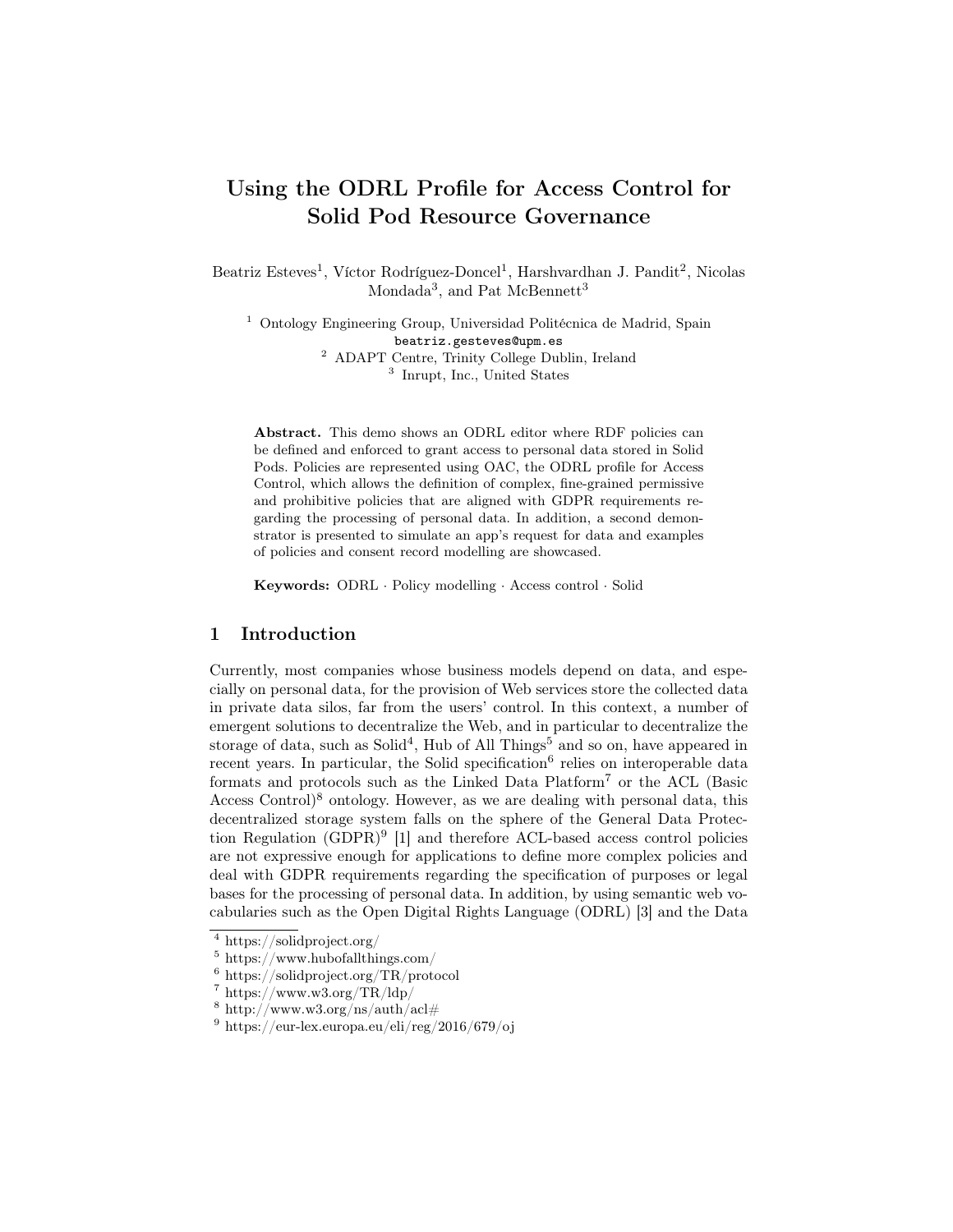2 B. Esteves et al.

Privacy Vocabulary (DPV) [4], users can easily define more elaborated policytype preferences when it comes to accessing resources stored in their personal information management system, i.e., to state that only contacts who attended the same university as the user can see their photos.

In this demo<sup>10</sup>, we showcase:

- An ODRL editor (SOPE Solid ODRL access control Policies Editor) which allows for the generation of ODRL policies based on OAC – the ODRL profile for Access Control<sup>11</sup> – to define declarative policies that express permissions and / or prohibitions associated with data stored in a Solid Pod.
- A demonstrator where developers can issue an app request for personal data and receive the respective response based on the architecture and on the access request's authorization algorithm previously described by the authors in [2].

This paper is structured as follows: Section 2 presents a description of the demonstration; Section 3 details the data modelling used in the work, which relies essentially on OAC, ODRL and DPV; and Section 4 concludes the paper and provides future lines of work.

### 2 Demonstration

The UML sequence diagram in Figure 1 highlights the components of this demo. The demo set-up consists of two Solid apps that consume and produce Solid Pod resources. SOPE<sup>12</sup> is a Solid ODRL access control Policies Editor for users of Solid apps who wish to define more fine-grained access control policies over their Solid Pod resources. It allows the users to define ODRL policies, based on the OAC profile, to govern the access and storage of Pod resources. To start using SOPE, users need to log into their Solid Pod as the policies will be saved in a private Solid container. Following this step, users only need to choose which type of policy they will be modelling (an ODRL permission or prohibition), select the categories of personal data and purposes to which the policy applies and the access control modes permitted/prohibited by the policy. Finally, the RDF policy will be automatically generated and stored in their Pod under the "/private" container, in a specific sub-container for ODRL policies.

A second app was developed to simulate the process of an app requesting access to certain types of personal data for a specific purpose. It allows Solid app developers to create and launch an access request for specific personal data categories and purposes. This app will match the request's personal data categories, access modes and purposes with the ODRL policies stored in a user's Pod. If a policy exists to authorize the access to such personal data categories then URL paths to Solid Pod resources that contain said personal data categories will be returned.

<sup>10</sup> https://protect.oeg.fi.upm.es/eswc-demo/

 $11 \text{ https://w3id.org/oac/}$ 

<sup>12</sup> Source code is available on https://github.com/besteves4/solid-sope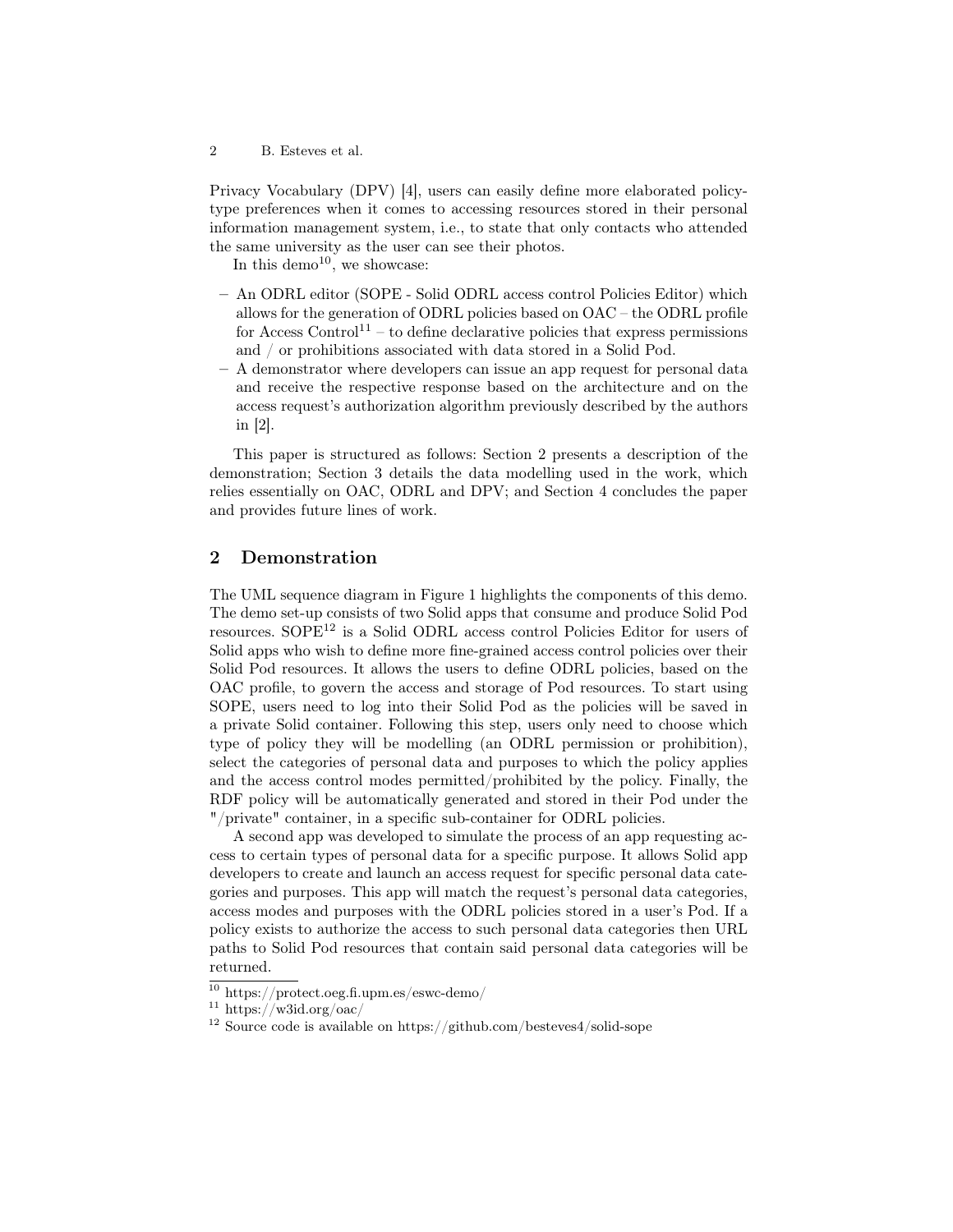

Fig. 1. Sequence diagram of the proposed authorization algorithm demonstration.

## 3 Data Modelling

In this demo,  $ODRL^{13}$  is used to define access control policies for the governance of access to resources stored in Solid Pods. In particular, we leverage our previous work, related to the specification of OAC, an ODRL profile to express consent through granular access control policies in Solid  $[2]$ , and on DPV<sup>14</sup>, to invoke specific privacy and data protection terms.

To demonstrate the modelling of policies and consent records, we present two examples in Listings 1.1 and 1.2. In Listing 1.1, a permission over demographic data is set by Anne for the purpose of academic research, which permits read and write access operations over her personal data. In Listing 1.2, a consent record related to an authorized access request, to use and store demographic data for academic research, is specified.

Listing 1.1. Read-Write policy for Demographic data for Academic Research purposes

```
PREFIX rdf : < http :// www . w3 . org /1999/02/22 - rdf - syntax - ns #>
PREFIX odrl: <http://www.w3.org/ns/odrl/2/#>
PREFIX oac: <https://w3id.org/oac/><br>PREFIX dpv: <https://w3id.org/dpv#>
: policy -1 a odrl : Policy ;
     odrl : profile oac : ;
odrl : permission [
          a odrl : Permission ;
          odrl:assigner <https://anne.databox.me/profile/card#me> ;
          odrl : target oac : Demographic ;
          odrl : action oac : Read , oac : Write ;
          odrl : constraint [
```
 $^{13}$ http://www.w3.org/ns/odrl/2/

 $^{14}$ https://w3id.org/dpv#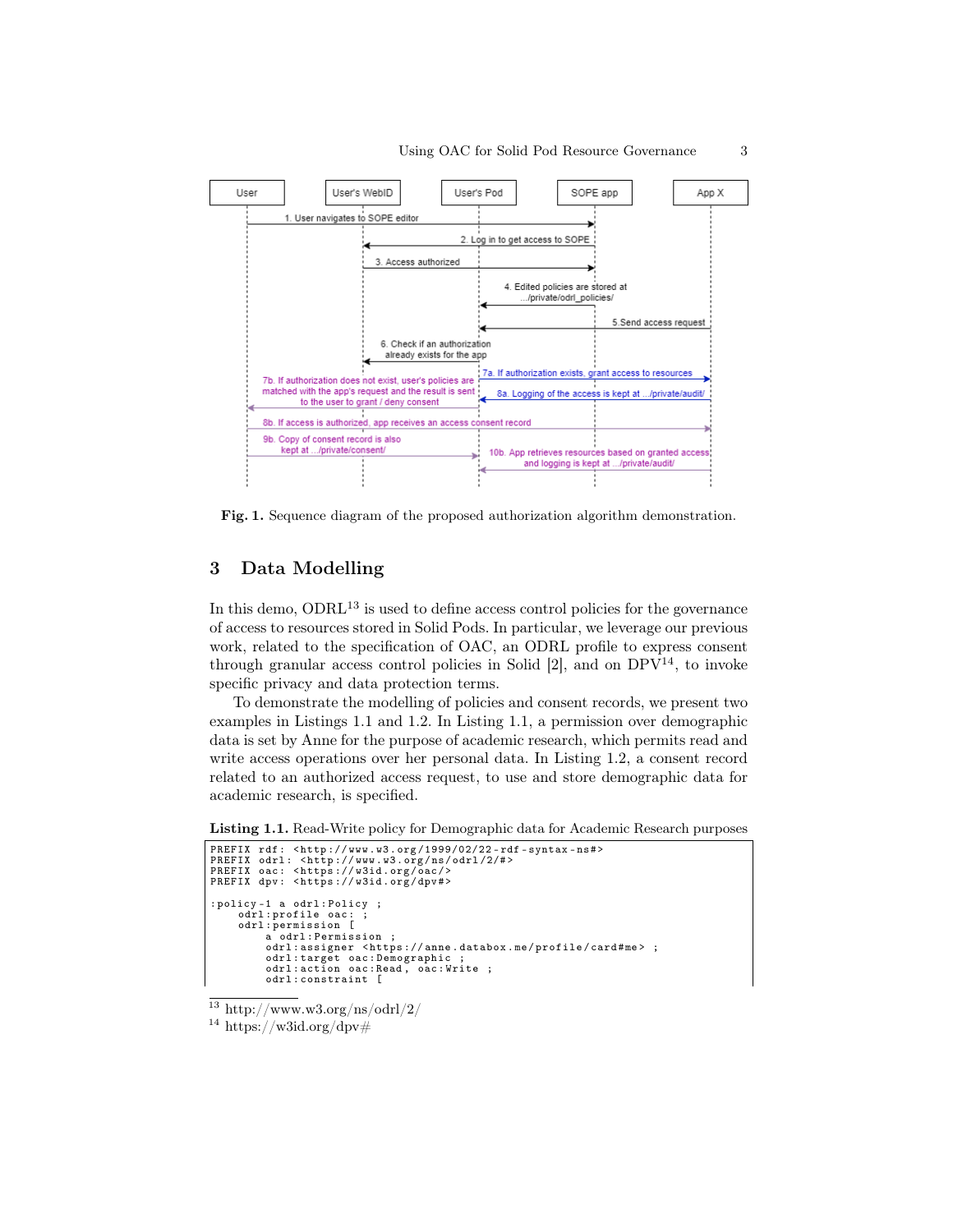4 B. Esteves et al.

```
odrl : leftOperand oac : Purpose ;
odrl : operator odrl : isA ;
odrl : rightOperand dpv : AcademicResearch ] ] .
```
Listing 1.2. Consent record of an authorized access request

```
PREFIX dpv: <https://w3id.org/dpv#>
PREFIX dct: <http://purl.org/dc/terms/><br>PREFIX xsd: <http://www.w3.org/2001/XMLSchema#><br>PREFIX dpv-pd: <https://w3id.org/dpv/dpv-pd#>
: consentRecord-1 a dpv: Consent ;<br>dct: hasVersion "v1" ;
         dpv : hasIdentifier < https :// anne . databox . me / private / consent / record1 > ;
         dpv:hasDataSubject <https://anne.databox.me/profile/card#me> ;<br>dpv:hasProvisionBy <https://anne.databox.me/profile/card#me> ;<br>dpv:hasProvisionTime "2022-03-01T09:27:58"^~xsd:dateTime ;
         dpv:hasPersonalDataHandling [<br>a dpv:PersonalDataHandling ;<br>dct:language "en" ;<br>dpv:hasPolicy :policy-1 ;
                 dpv:hasPurpose [<br>a dpv:AcademicResearch
                          a dpv : AcademicResearch ;
dpv : hasLegalBasis dpv : Consent ;
                           dpv : hasPersonalData dpv - pd : Demographic ;
dpv : hasProcessing dpv : Use , dpv : Store ;
dpv : hasDataController [
                                  a dpv : DataController ;
                                   dpv : hasName " Company A" ;
dpv : hasContact " companyA@example . com "
                         ] ;
                ] ;
        ] .
```
## 4 Conclusions and Future Work

In this demo, we presented a first-of-its-kind web application to generate ODRL policies using the ODRL Profile for Access Control (OAC) and a demonstrator to simulate a Solid app request and the matching authorization mechanism. With SOPE, Solid users have a tool to edit policies in a user-friendly manner, without the need to know about ODRL's inner workings, and with the demonstrator Solid developers can model access requests and obtain the personal data if said request is authorized.

This method is an important advance over the current Solid access control model, enabling richer personal data access policies to be represented and enforced. Moreover, although in the context of this particular work the OAC profile is applied to the governance of access to Solid Pod resources, its use is not limited to the Solid ecosystem, as it does not rely on any Solid-specific terms whatsoever, and it can be applied to other Linked Data platforms in future lines of work.

The system is yet to be complemented by future endeavours: (i) SHACL shapes should be defined to validate the policies, (ii) usability testing must be performed to assess the design choices included in the editor, (iii) other user interfaces beyond this proof of concept should be developed (e.g., UIs to annotate resources with the types of personal data they contain) and (iv) the inferencing power of semantic reasoners should be leveraged in different scenarios where inferred knowledge might simplify validating a policy.